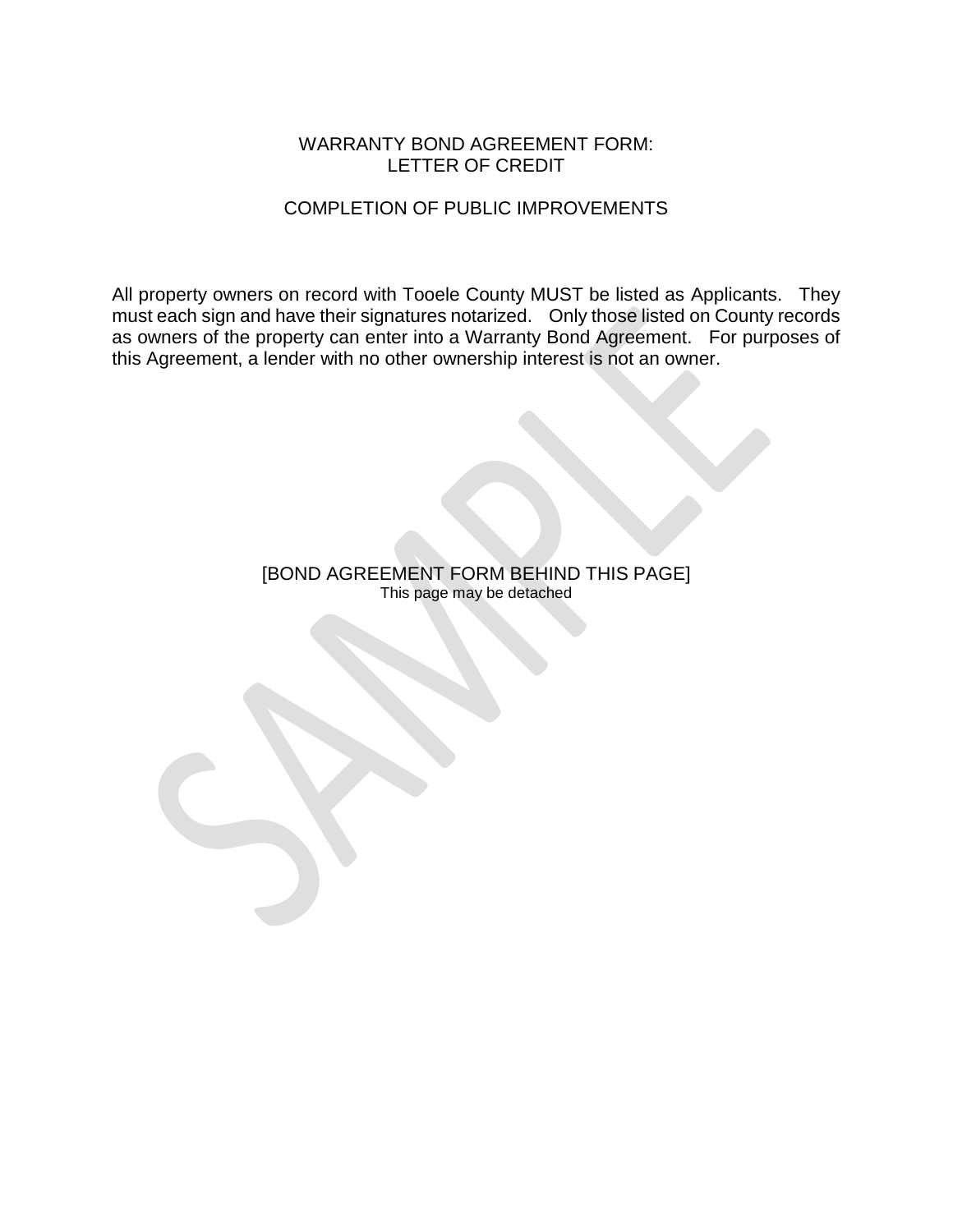## **WARRANTY BOND AGREEMENT: LETTER OF CREDIT**

**THIS WARRANTY BOND AGREEMENT**, (herein the "Agreement"), is entered into by the Parties this \_\_\_\_ day of \_\_\_\_\_\_\_\_\_\_\_\_\_\_\_\_\_\_\_\_\_\_, 20\_\_\_ (the "Effective Date").

#### **PARTIES**

#### **Applicant** \_\_\_\_\_\_\_\_\_\_\_\_\_\_\_\_\_\_\_\_\_\_\_\_\_\_\_\_\_\_\_\_\_\_\_\_\_\_\_\_\_\_\_\_\_\_\_\_\_\_\_\_\_\_\_\_\_\_

is the following type of business entity (check the applicable business entity):

- $\Box$  corporation
- D partnership
- $\Box$  limited liability company
- □ individual
- $\Box$  other business entity:  $\Box$

Applicant business address:

Applicant business telephone: (\_\_\_)

Applicant business facsimile/email:

**City**: Tooele City Corporation, a municipal corporation of the State of Utah,

City address: 90 North Main Street, Tooele, UT 84074

City telephone: (435) 843-2120 City facsimile: (435) 843-2129

### **RECITALS**

**WHEREAS**, the Applicant has received approval of the following land use(s) (check all that apply)

**P** residential subdivision

- D commercial subdivision
- condominium subdivision
- site plan
- □ building permit
- other: \_\_\_\_\_\_\_\_\_\_\_\_\_\_\_\_\_\_\_\_\_\_\_\_\_\_\_\_\_\_\_\_\_\_\_\_\_\_\_\_\_\_\_\_\_\_\_\_\_\_\_\_\_\_\_\_\_

from the City for the Project named and located as follows:

Project name: \_\_\_\_\_\_\_\_\_\_\_\_\_\_\_\_\_\_\_\_\_\_\_\_\_\_\_\_\_\_\_\_\_\_\_\_\_\_\_\_\_\_\_\_\_\_\_\_\_\_\_\_\_\_\_

Project street address: \_\_\_\_\_\_\_\_\_\_\_\_\_\_\_\_\_\_\_\_\_\_\_\_\_\_\_\_\_\_\_\_\_\_\_\_\_\_\_\_\_\_\_\_\_\_\_\_;

and,

**WHEREAS**, Tooele City requires the payment of a Bond Administration Fee in the amount of \$250, intended to cover the costs of preparing and administering this Agreement and the warranty bond matters associated with this Agreement; and,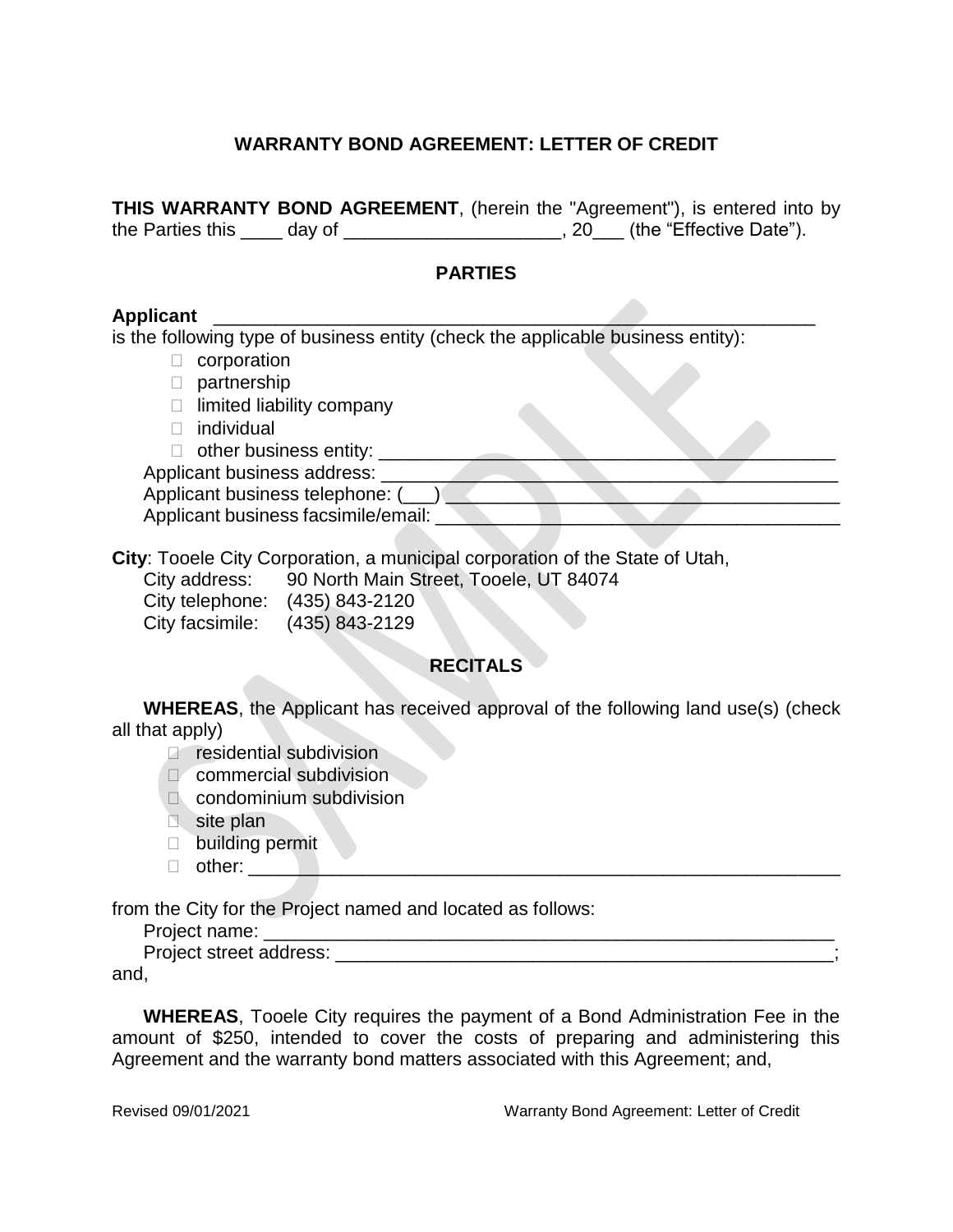**WHEREAS**, under the land use approval for the Project, the Applicant was required to construct the following public infrastructure improvements, (herein the "Improvements"):

- 1. those public improvements specified in a Bond and Fee Calculation Sheet prepared by the City, which Bond and Fee Calculation Sheet is attached as **Exhibit A**, and which includes an estimate of the cost of constructing the Improvements; and,
- 2. those public improvements specified in the land use approval documents, including Project construction drawings, on file with the City, incorporated herein by this reference as **Exhibit B**;

and,

**WHEREAS**, the Improvements have been completed, inspected, and Accepted by issuance of a Certificate of Completion and Acceptance, and the one-year Warranty Period for the Improvements began the same day; and,

**WHEREAS**, the Improvements are required to be free from defects for a period of one year after their acceptance, and the warranty bond is to provide an assurance that any defects existing during the Warranty Period are corrected:

**NOW, THEREFORE**, in consideration of the promises and other valuable consideration contained herein, the Parties agree as follows:

#### **TERMS AND CONDITIONS**

#### 1. **ADDITIONAL DEFINITIONS.**

1.1. "Acceptance" means the process whereby Improvements are accepted for purposes of City ownership and maintenance by Certificate of Completion and Acceptance. Also "Accepted."

1.2. "Applicant" and "City" shall also refer to all heirs, executors, administrators, successors, and/or assigns of the Applicant and the City, respectively.

1.3. "Bond Amount" shall include the Applicant's estimated cost to construct the Improvements, together with a reasonable contingency of 20% of said cost, intended to cover the costs of inflation and unforeseen conditions or other circumstances.

1.4. "Failure to Perform" or "Fail to Perform" shall mean, in addition to those acts specified previously, the non-performance in a timely manner by a party to this Agreement of any obligation, in whole or in part, required of such party by the terms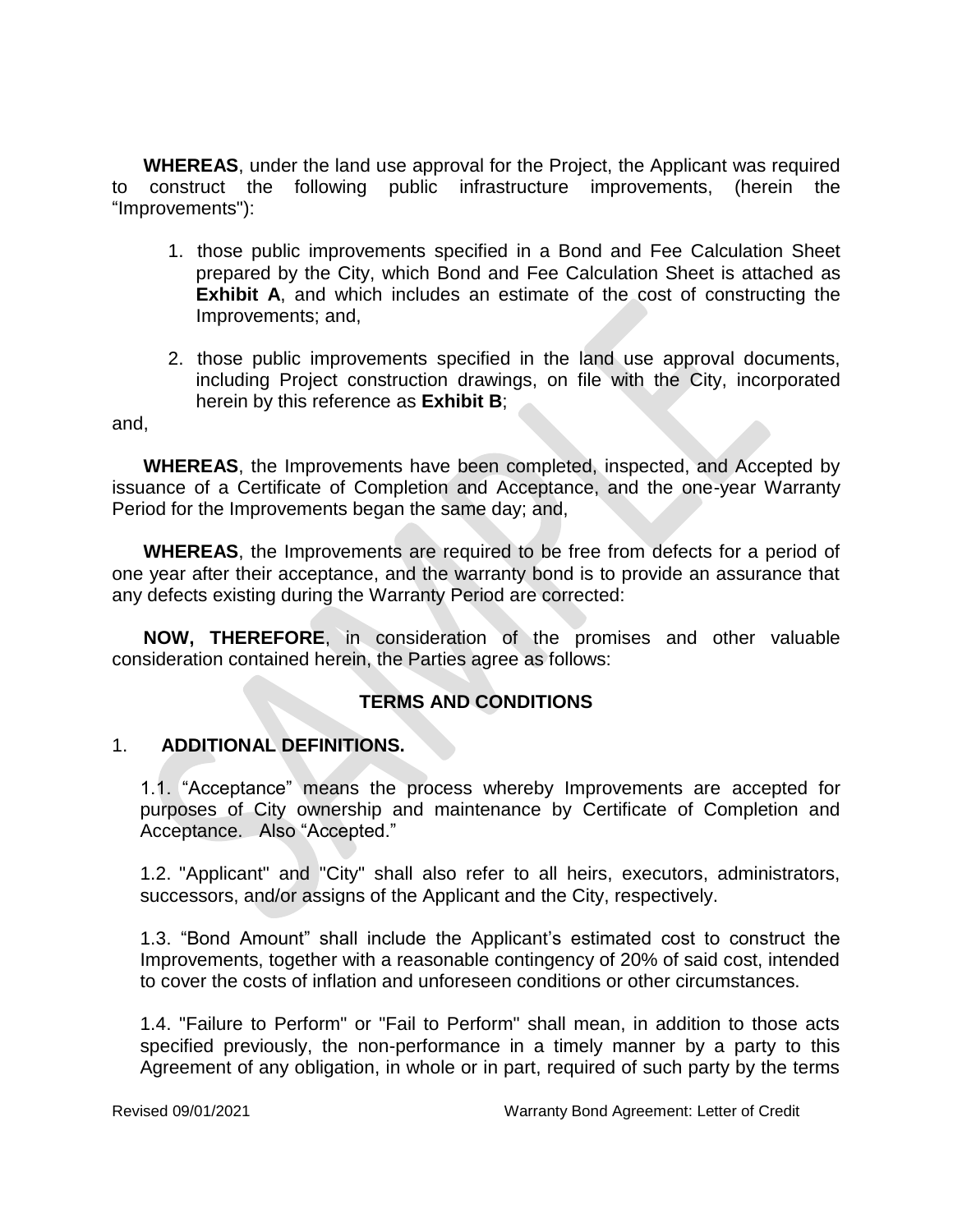of this Agreement or required by Tooele City ordinance or other applicable law. The occurrence of such shall give the other party or parties the right to pursue any and all remedies available at law, in equity, and/or otherwise available pursuant to the terms of this Agreement.

1.5 "Improvements" shall mean those public infrastructure items referred to in Tooele City Code Section 7-1-5, in this Agreement, and in Exhibit B to this Agreement.

1.6. "Incidental Costs" shall mean engineering and architect fees, administrative expenses, court costs, attorney's fees (whether incurred by in-house or independent counsel), insurance premiums, mechanic or materialmen liens, and any other costs, and interest thereon, incurred by the City, occasioned by the Applicant's failure to perform any or all obligations under this Agreement, to any degree.

1.7. "Warranty Amount" means 10% of the Bond Amount.

1.8. "Warranty Period" means a period of one year from the date of Acceptance of the Improvements.

2. **PURPOSE OF AGREEMENT.** The Parties expressly acknowledge that the purposes of this Agreement include a) to guarantee that all Accepted Improvements are free from deficiency for the Warranty Period, and b) to guarantee that land developments are free from construction debris and waste items at the end of the Warranty Period.

3. **WARRANTY OF IMPROVEMENTS.** The Applicant hereby warrants that the Improvements shall remain free from defect, damage, or other deficiency, as determined by the City, such that the Improvements continue to meet City standards throughout the Warranty Period. The Applicant also warrants that during the Warranty Period the rightsof-way, vacant areas, and other areas within the Project site or subdivision that are accessible to the Applicant or within the Applicant's control will be kept reasonably clean and free from any construction debris, waste items, and mounds of soil, rocks, concrete, asphalt, and other debris. To secure the warranty, Applicant shall provide an Irrevocable Letter of Credit for the Warranty Period and for the Warranty Amount, as provided and defined below

4. **WARRANTY AMOUNT.** The Applicant expressly agrees that, notwithstanding any partial release of any of the Bond Amount, the City shall Letter of Credit for the Warranty Amount, which for purposes of this Agreement shall be \$ . A copy of the Letter of Credit shall be attached hereto as **Exhibit C**. The Letter of Credit shall comply with the most recent Uniform Customs and Practices for Documentary Credits published by the International Chamber of Commerce, and shall be for a term of at least one year. The original Letter of Credit shall be maintained in the files of the Tooele City Recorder. Notwithstanding the Warranty Amount, the Applicant shall be responsible for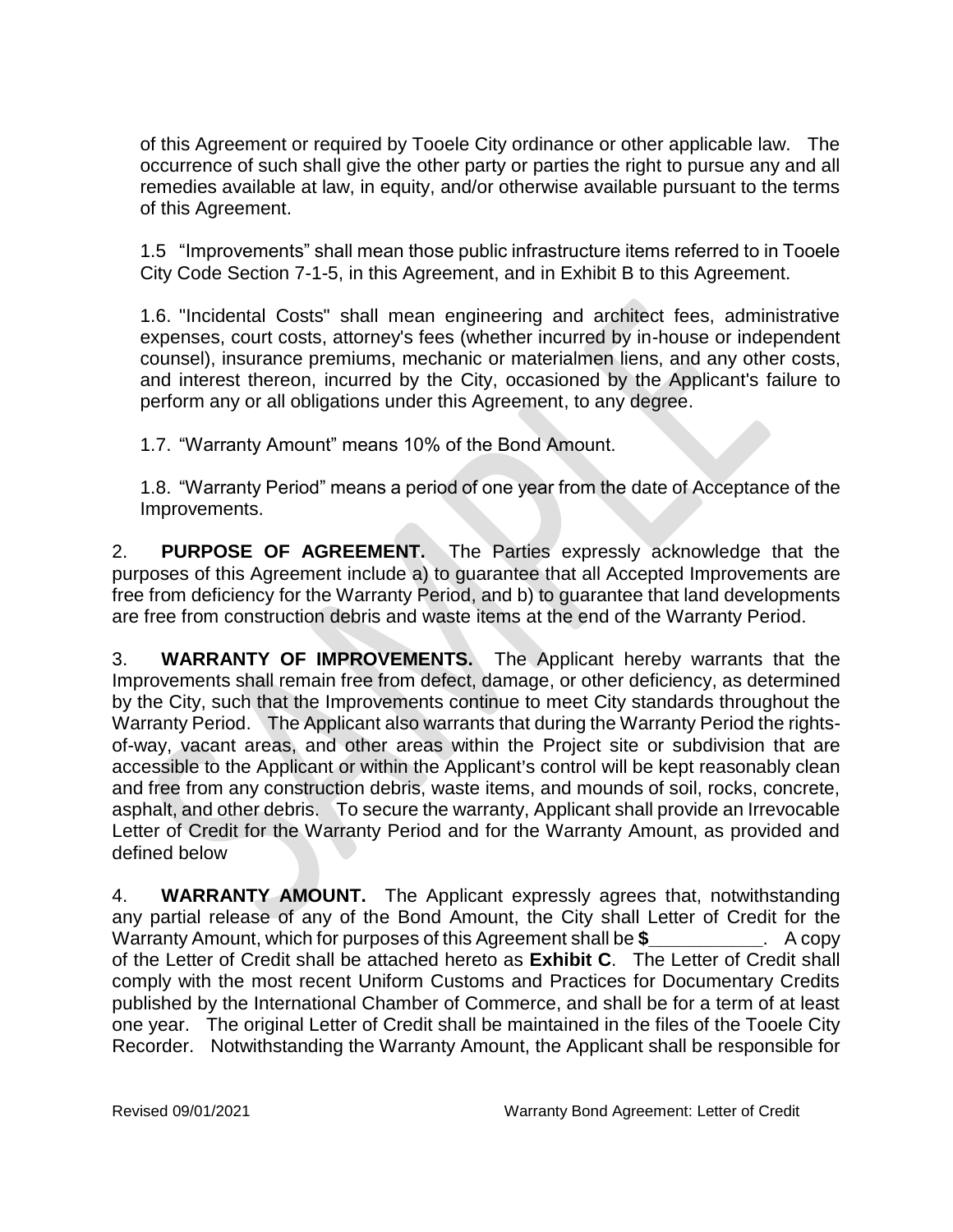any substandard, defective, or damaged Improvements if the Warranty Amount is inadequate to repair or replace any such Improvements.

5. **UNRELATED OBLIGATIONS OF APPLICANT.** The benefits and protections provided by this Agreement shall inure solely to the Parties and not to third parties, including, but not limited to, lot purchasers, contractors, subcontractors, laborers, suppliers, or others. The City shall not be liable to claimants or others for obligations of the Applicant under this Agreement. The City shall have no liability for payment of any costs or expenses of any party who attempts to make a claim under this Agreement, and shall have under this Agreement no obligation to make payments to, give notices on behalf of, or otherwise have obligations to any alleged claimants under this Agreement.

6. **AGREEMENT DOCUMENTS.** All data used by the City to compute the cost of, or otherwise govern the design and installation of, the Improvements is hereby made a part of this Agreement, and is incorporated herein by this reference as part of **Exhibit B**.

7. **SPECIFIC ENFORCEMENT.** The Applicant has entered into this Agreement with the City for the purposes set forth herein. The City shall be entitled to specifically enforce the Applicant's obligations under this Agreement, including to construct and to install the Improvements in a manner that is proper, timely, and satisfactory to the City.

8. **APPLICANT'S INDEPENDENT OBLIGATION.** The Applicant expressly acknowledges, understands, and agrees that its obligations under this Agreement are independent of any obligation or responsibility of the City, either express or implied. The Applicant further acknowledges the following: (a) that its contractual obligations under this Agreement are independent of any remedy available to the City to require Improvements free of defects; (b) that the Applicant may not assert as a defense that the City has remedies against other entities or has other remedies in equity or at law that would otherwise relieve the Applicant of all or a portion of its duty to perform as outlined in this Agreement or to preclude the City from requiring the Applicant's performance under this Agreement; and, (c) that the Applicant has a legal obligation pursuant to the Tooele City Code, independent of this Agreement, to provide Improvements free of defects (see particularly Tooele City Code §7-11-13, §7-19-12, and §7-19-32).

9. **APPLICANT'S OBLIGATION FOR COSTS.** Should the Applicant Fail to Perform any of its obligations under this Agreement in any degree, the Applicant agrees to compensate the City for all its costs, including Incidental Costs, related to the Applicant's Failure to Perform its obligations to the extent that such costs are not adequately covered by the Warranty Amount.

10. **ACCEPTANCE OF IMPROVEMENTS.** Acceptance of the Improvements shall be evidenced by a fully-signed Certificate of Completion and Acceptance, pursuant to Tooele City Code \$7-19-32.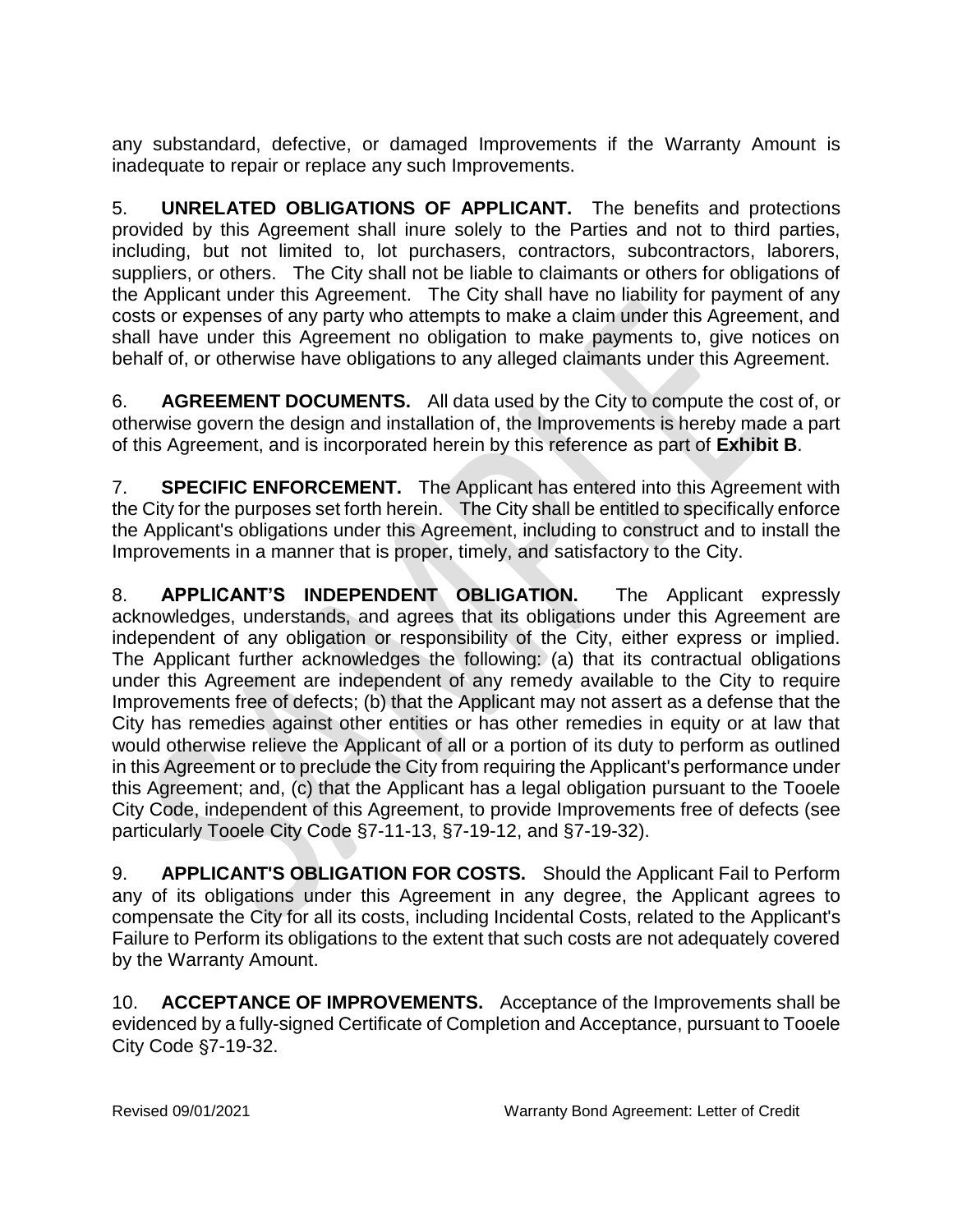11. **APPLICANT INDEMNIFICATION.** Applicant agrees to indemnify, defend, and save harmless the City, its officers, employees, and agents from and against any and all liability which may arise as a result of any Improvements which are found at any point during the Warranty Period to be defective or damaged. With respect to the Applicant's agreement to defend the City, the City shall have the option to either provide its own defense, with all costs for such being borne by the Applicant, or require that the Applicant undertake the defense of the City.

12. **USE OF THE WARRANTY AMOUNT.** In the event the Applicant Fails to Perform any obligation under this Agreement or Tooele City ordinances, the City may use and expend all the Warranty Amount or such lesser amount as may be estimated or required by the City to be necessary to remedy Improvements deficiencies. The City is under no contractual obligation under this Agreement to remedy Improvements deficiencies.

13. **INADEQUATE PROCEEDS.** If the Warranty Amount is inadequate to pay the cost of correcting Improvements deficiencies, for whatever reason, or any other item for which the Warranty Amount may be utilized, the Applicant shall be responsible for the deficiency independent of the performance guarantees set forth in this Agreement. Additionally, no further land use applications or other permits or licenses shall be issued by the City until the Improvements deficiencies are corrected or the development site left clear of construction debris consistent with the purposes of this Agreement. Furthermore, the cost of remedying Improvements deficiencies shall include reimbursement to the City for all costs, including construction costs and any Incidental Costs incurred by the City, in doing so.

14. **INCIDENTAL COSTS.** (For Letters of Credit and Guaranteed Escrow Account Bonds.) If for any reason outside the control of the City the Warranty Amount is not remitted or otherwise made available to the City within 30 days of any Failure to Perform by the Applicant, then the City's costs of obtaining the Warranty Amount, including the City Attorney's Office costs or outside attorney's fees and court costs, shall be added to the amount due to the City from the Applicant and shall be added to the Warranty Amount sums remitted to the City.

15. **ACCESS TO PROPERTY.** Should the City elect to use the Warranty Amount to remedy Improvements deficiencies or clean a development site, the Applicant hereby expressly grants to the City, and any agent of City, the right of access to the Project property to do so.

16. **SUBSTANDARD IMPROVEMENTS.** Should any Improvements prove to be substandard, defective, or damaged, in the perspective of the City, within the Warranty Period, the City shall notify the Applicant in writing of such substandard, defective, or damaged Improvements prior to the end of the Warranty Period. The Applicant shall then have 15 days from the date of the City notice to commence repair of the Improvements, and a reasonable amount of time, as determined by the City, which shall be specified in the notice, to complete repair of the Improvements. Should the Applicant fail to either commence or complete repair of the Improvements within the required time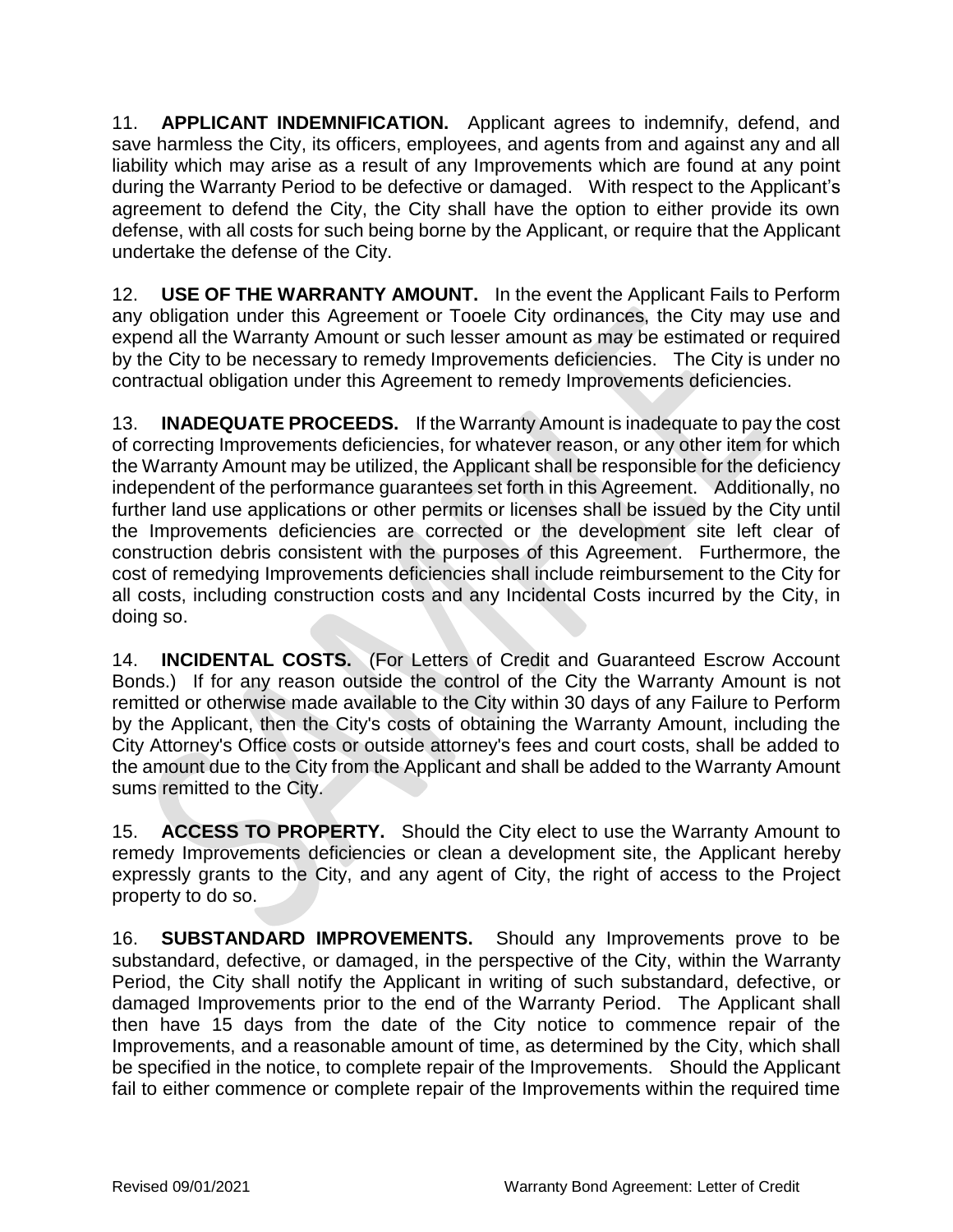periods, the City may exercise its option to remedy the defects and repair the damage, and also to demand payment for such from the Applicant should the Warranty Amount be insufficient to cover the costs incurred by the City. The expiration of the Warranty Period shall not relieve the Applicant of any of its obligations under this Agreement where notice of Improvements deficiencies was provided to the Applicant during the Warranty Period.

17. **INSURANCE.** At all times during the construction of the Improvements, including through the end of the Warranty Period, the Applicant shall maintain an insurance policy covering any liability, damage, loss, judgment, or injury to any person or property, including, but not limited to, damage to the Applicant or its Project property as a result of the work of any contractor or agent hired by the City to construct the Improvements, including the repair of damage or defect. The City shall be named an additional insured on this policy. The minimum dollar amount and the scope of coverage of the insurance policy shall be determined and set by the City. The Applicant shall indemnify, defend, and hold harmless the City, its officers, employees, and agents for any liability which exceeds the insurance policy limit. The City, at its option, may collect and expend the Warranty Amount to make the premium payments should the Applicant fail to pay the premium. No further land use applications or other permits or licenses shall be issued by the City, and any existing approvals, permits, or licenses shall be suspended, until said premium is initially paid and a bond is in place to cover subsequent payments. The Applicant further expressly agrees to indemnify, defend, and hold harmless the City, its officers, agents, and employees for and from any damage or loss suffered or any judgment resulting from the work of any contractor or agent hired by the City to install, complete, or remedy any defect in or damage to the Improvements.

18. **NOTICE.** Notice to the Applicant or the City shall be mailed or delivered to the addresses shown in this Agreement. The date notice is received at the address shown in this Agreement shall be the date of actual notice, however accomplished. Notice sent by U.S. mail shall be considered received three days after mailing. The Applicant's address may be changed by written notification from the Applicant.

19. **MECHANIC/MATERIALMEN LIENS.** Should the City elect to complete or remedy the Improvements, the Applicant shall indemnify, defend, and hold harmless the City from and against any liability which exceeds the Bond Amount for the payment of any labor or material lien as a result of any work of any contractor (including subcontractors and materialmen of any such contractor or agent) hired by City or which may arise due to either a defect in or failure of this Agreement or insufficient Bond Amount to cover such costs.

20. **FAILURE TO PERFORM.** In addition to those events described herein, the following shall be considered a Failure to Perform on the part of the Applicant, the occurrence of which shall entitle the City to invoke any and all remedies outlined in this Agreement or any and all remedies it may have in equity or at law: the Applicant's abandonment of the project, as determined by City; the Applicant's insolvency, appointment of a receiver, or filing of a voluntary or involuntary petition in bankruptcy; the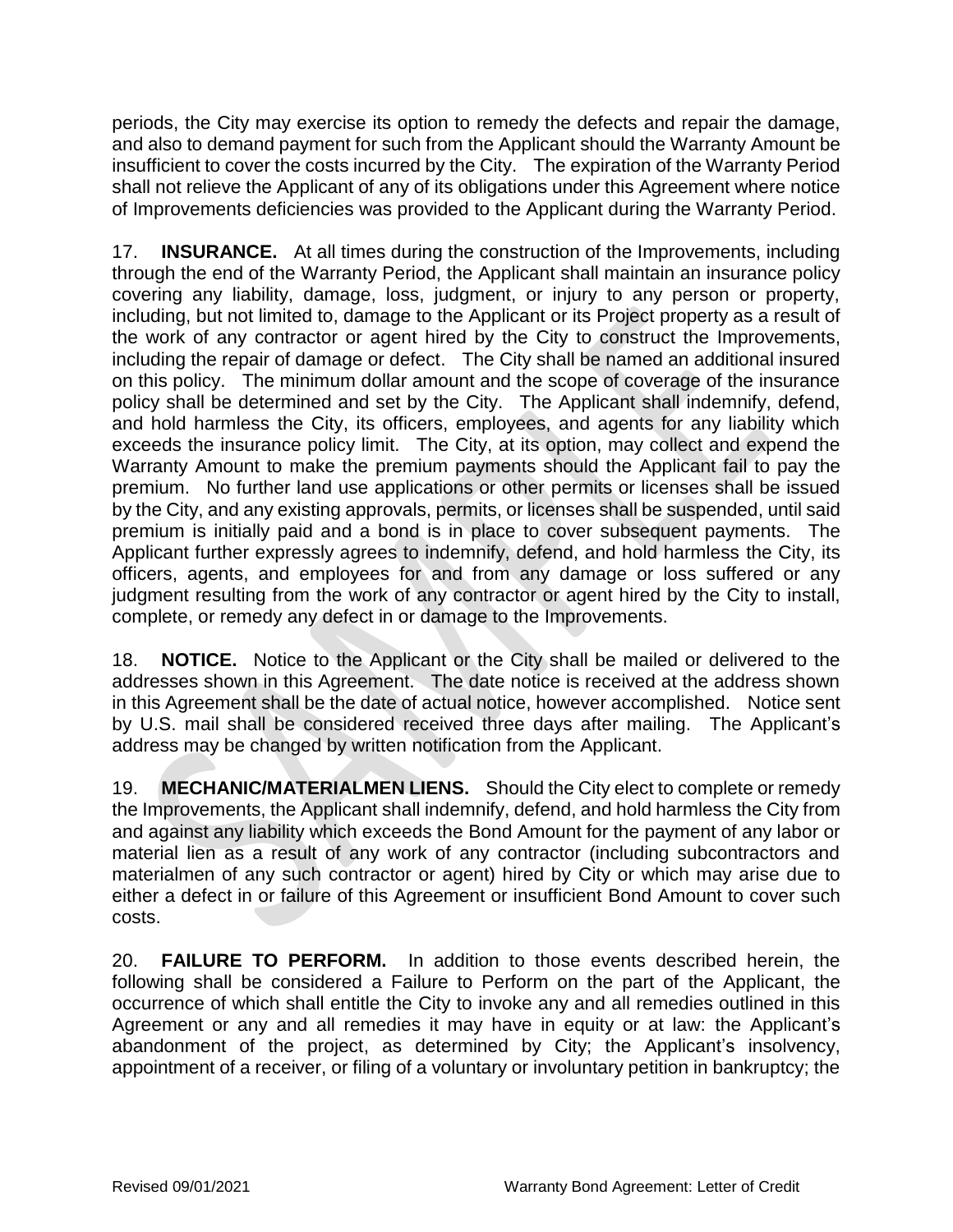commencement of a foreclosure proceeding against the Project property; the Project property being conveyed in lieu of foreclosure.

21. **WAIVER.** The failure by the City to insist upon the strict performance of any covenant, duty, agreement, or condition of this Agreement or to exercise any right or remedy consequent upon a failure to perform thereof shall not constitute a waiver of any such failure to perform or any other covenant, agreement, term, or condition. No waiver shall affect or alter the remainder of this Agreement, but each and every other covenant, agreement, term, and condition hereof shall continue in full force and effect with respect to any other then existing or subsequently occurring failure to perform.

22. **ATTORNEYS FEES.** In the event there is a failure to perform under this Agreement and it becomes reasonably necessary for any party to employ the services of an attorney in connection therewith (whether such attorney be in-house or outside counsel), either with or without litigation, the party prevailing in a controversy before a court of competent jurisdiction shall be entitled to recover reasonable attorneys fees and such reasonable costs and expenses as are incurred as a result of the failure to perform or in otherwise enforcing this Agreement.

23. **TIME IS OF THE ESSENCE.** Time is of the essence in this Agreement. In case either party fails to perform the obligations on its part at the time fixed for the performance of such obligations by the terms of this Agreement, the other party may pursue any and all remedies available in equity or law.

24. **GOVERNING LAW.** This Agreement shall be interpreted pursuant to, and the terms thereof governed by, the laws of the State of Utah. This Agreement shall be further governed by Tooele City ordinances in effect at the time of the execution of this Agreement. However, the Parties expressly acknowledge that any land use ordinances or regulations enacted after the execution of this Agreement, which are reasonably necessary to protect the health, safety, and welfare of the citizens of the City, shall also apply to the Project, the land use approval, and the Improvements that are the subject of this Agreement.

25. **WAIVER OF JURY TRIAL.** To the fullest extent permitted by law, each of the parties hereto waives any right it may have to a trial by jury in respect of litigation directly or indirectly arising out of, under or in connection with this agreement. Each party further waives any right to consolidate any action in which a jury trial has been waived with any other action in which a jury trial cannot be or has not been waived.

### 26. **INDUCEMENT; INTEGRATION; MODIFICATION; CAPTIONS; SEVERABILITY.**

26.1. The making and execution of this Agreement has been induced by no representations, statements, warranties, or agreements other than those herein expressed.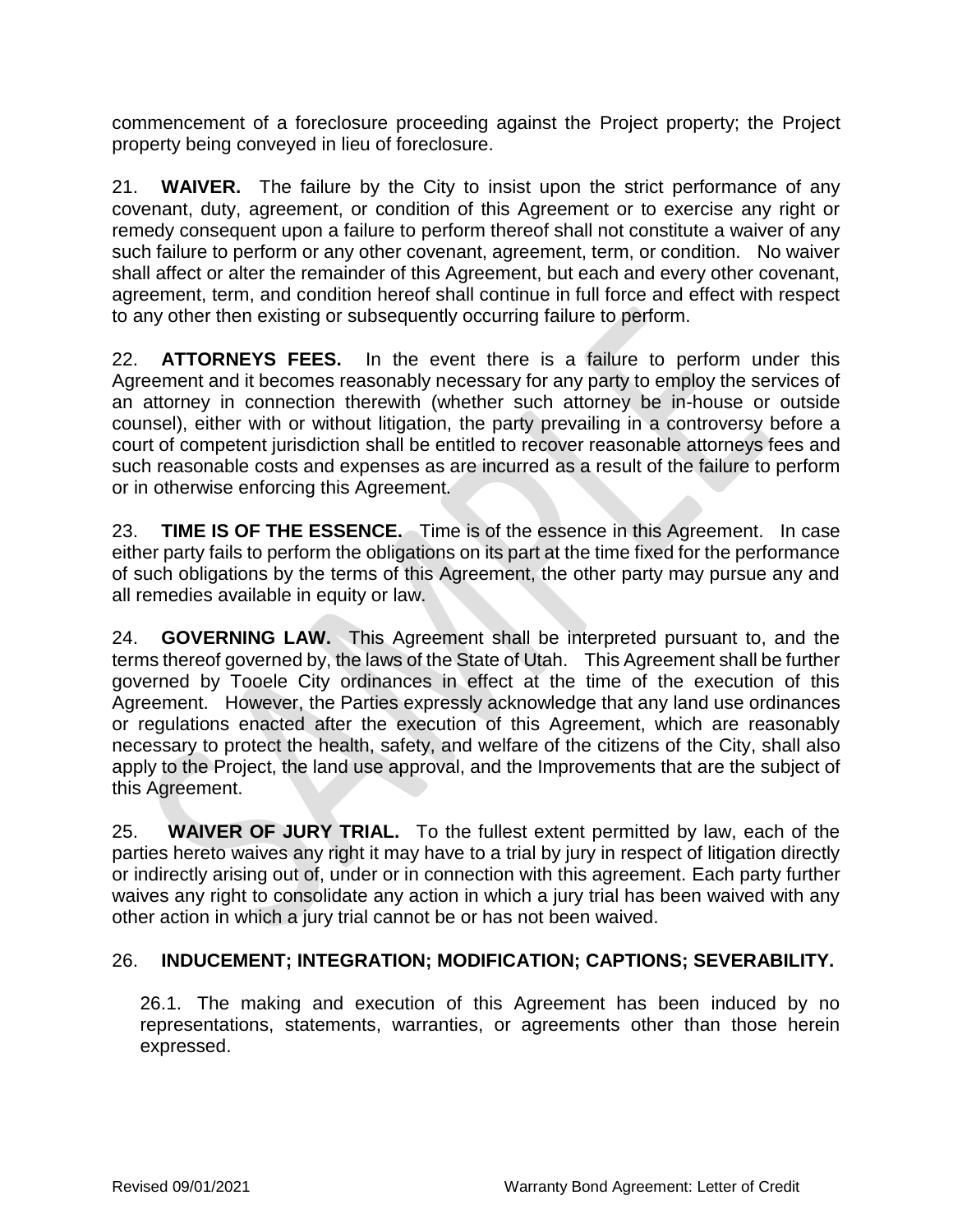26.2. This Agreement embodies the entire understanding of the parties, and there are no further or other agreements or understandings, written or oral, in effect between the Parties relating to the subject matter herein.

26.3. This Agreement may be amended or modified only by an instrument of equal formality signed by the respective Parties.

26.4. The titles or captions of this Agreement are for convenience only and shall not be deemed in any way to define, limit, extend, augment, amend, or described the scope, content, or intent of any part or parts of this Agreement.

26.5. If any portion of this Agreement is declared invalid by a court of competent jurisdiction, the remaining portions shall not be affected thereby, but shall remain in full force and effect.

#### **SIGNED as of the Effective Date:**

\_\_\_\_\_\_\_\_\_\_\_\_\_\_\_\_\_\_\_\_\_\_\_\_\_\_\_\_\_\_

 $\mathcal{L}=\mathcal{L}=\mathcal{L}=\mathcal{L}=\mathcal{L}=\mathcal{L}=\mathcal{L}=\mathcal{L}=\mathcal{L}=\mathcal{L}=\mathcal{L}=\mathcal{L}=\mathcal{L}=\mathcal{L}=\mathcal{L}=\mathcal{L}=\mathcal{L}=\mathcal{L}=\mathcal{L}=\mathcal{L}=\mathcal{L}=\mathcal{L}=\mathcal{L}=\mathcal{L}=\mathcal{L}=\mathcal{L}=\mathcal{L}=\mathcal{L}=\mathcal{L}=\mathcal{L}=\mathcal{L}=\mathcal{L}=\mathcal{L}=\mathcal{L}=\mathcal{L}=\mathcal{L}=\mathcal{$ 

\_\_\_\_\_\_\_\_\_\_\_\_\_\_\_\_\_\_\_\_\_\_\_\_\_\_\_\_\_\_

### **Applicant**

Printed Name and Title:

(Signature must be notarized on following page.)

(Attach additional signature and notary pages for multiple owners, as necessary.)

#### **Tooele City Corporation**

Mayor

ATTEST:

City Recorder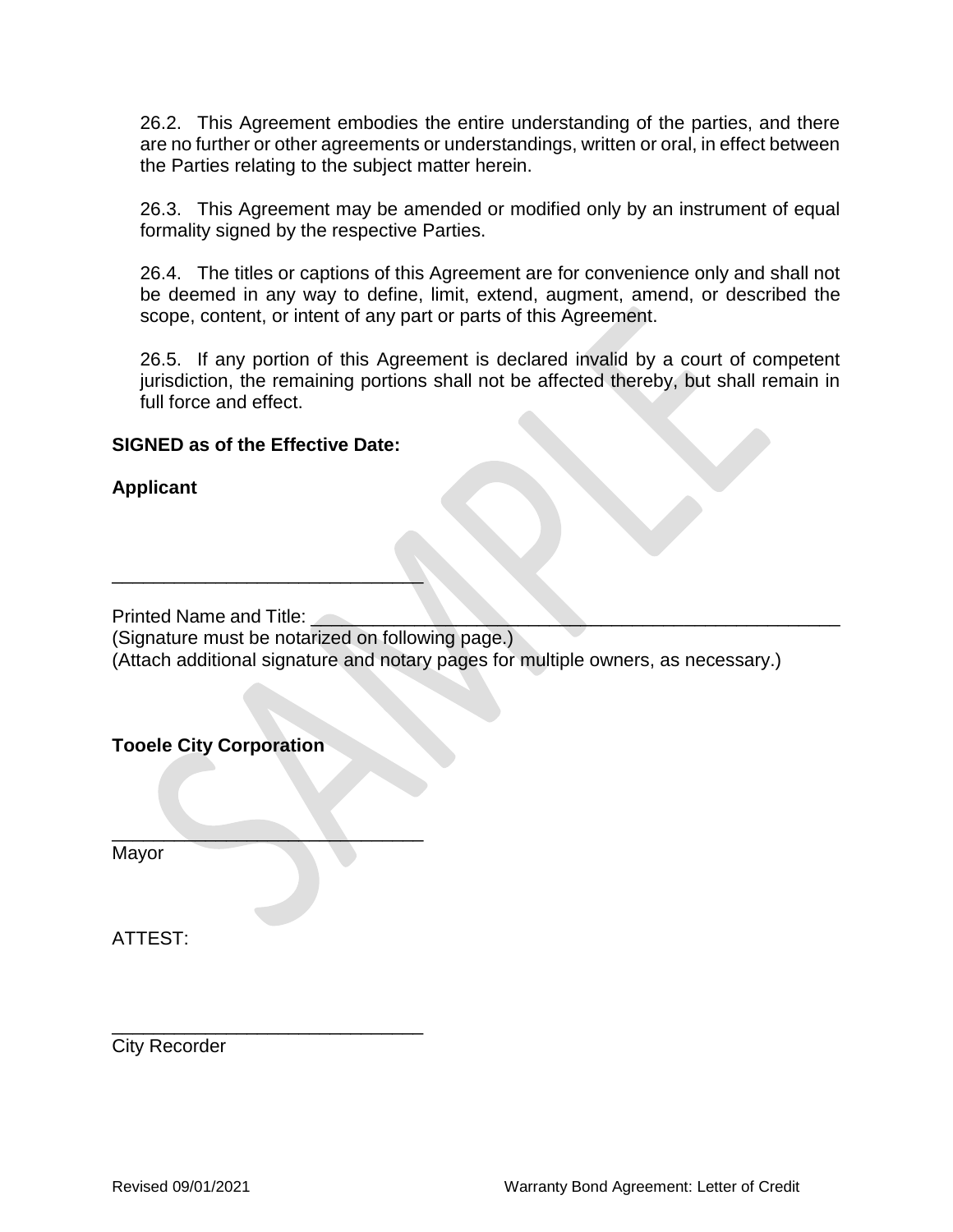Approved as to Form:

\_\_\_\_\_\_\_\_\_\_\_\_\_\_\_\_\_\_\_\_\_\_\_\_\_\_\_\_\_\_

**City Attorney**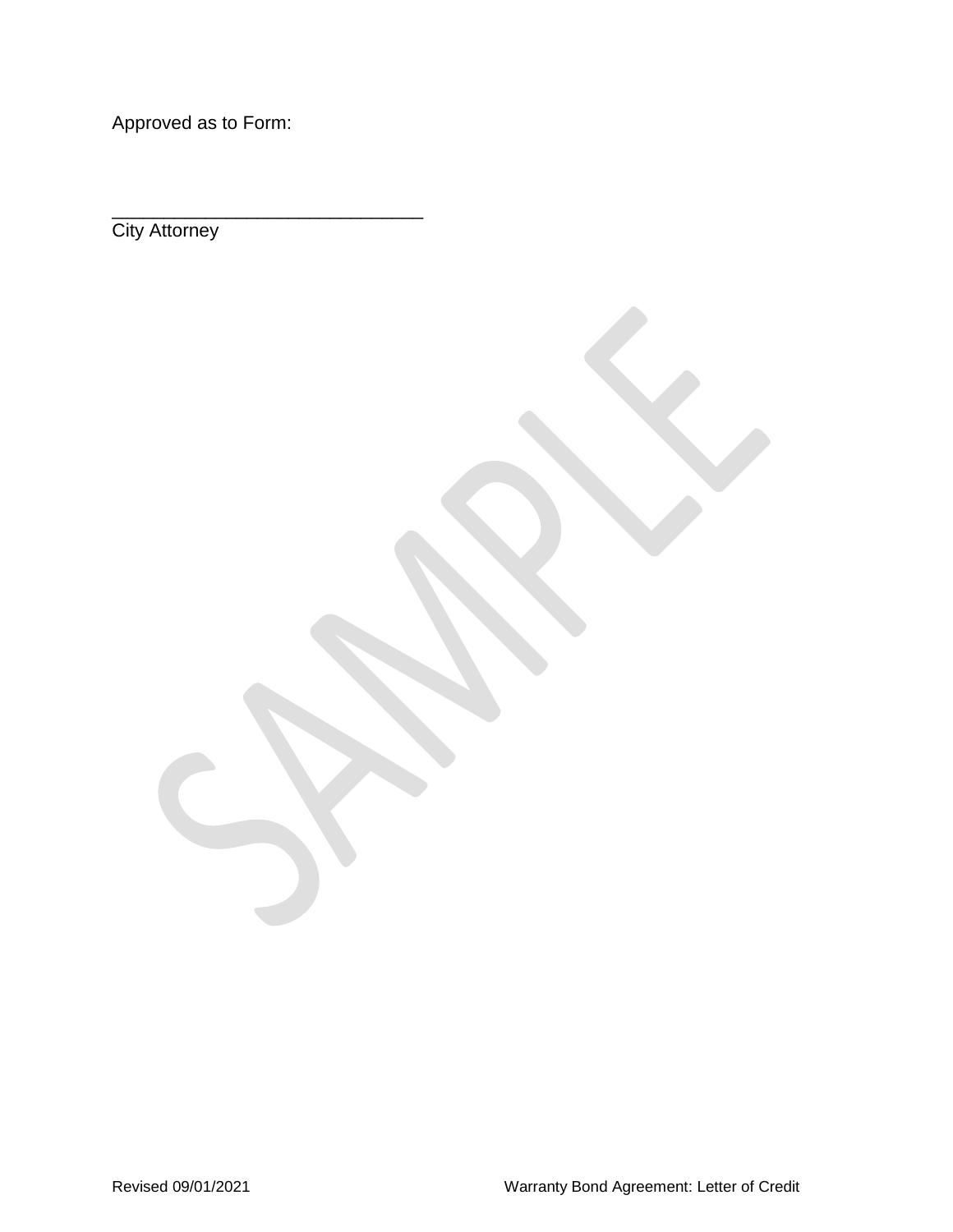#### **Applicant NOTARY: Every Applicant signature must be notarized. (Attach additional notary pages for multiple owners, as necessary.)**

(Complete only if **Applicant** is an **Individual**.)

| <b>STATE OF</b>  |     |
|------------------|-----|
|                  | :SS |
| <b>COUNTY OF</b> |     |

On this \_\_\_ of \_\_\_\_\_\_\_\_\_\_\_\_, 20\_\_, personally appeared before me, <sub>1</sub>, the signer of the foregoing instrument who duly acknowledged to me that he/she executed the same.

 $\overline{a}$ 

 $\overline{a}$ 

NOTARY PUBLIC

(Complete only if **Applicant** is a **Corporation**.)

:SS

STATE OF  $\qquad \qquad$  )

COUNTY OF  $\qquad \qquad$ 

On this \_\_\_ of \_\_\_\_\_\_\_\_\_\_\_\_\_\_, 20\_\_\_, personally appeared before me, who being by me duly sworn did say that he/she is an officer of the Applicant corporation, and that the foregoing instrument was signed in behalf of said corporation by authority of its Board of Directors, and he/she acknowledged to me that said corporation executed the same.

NOTARY PUBLIC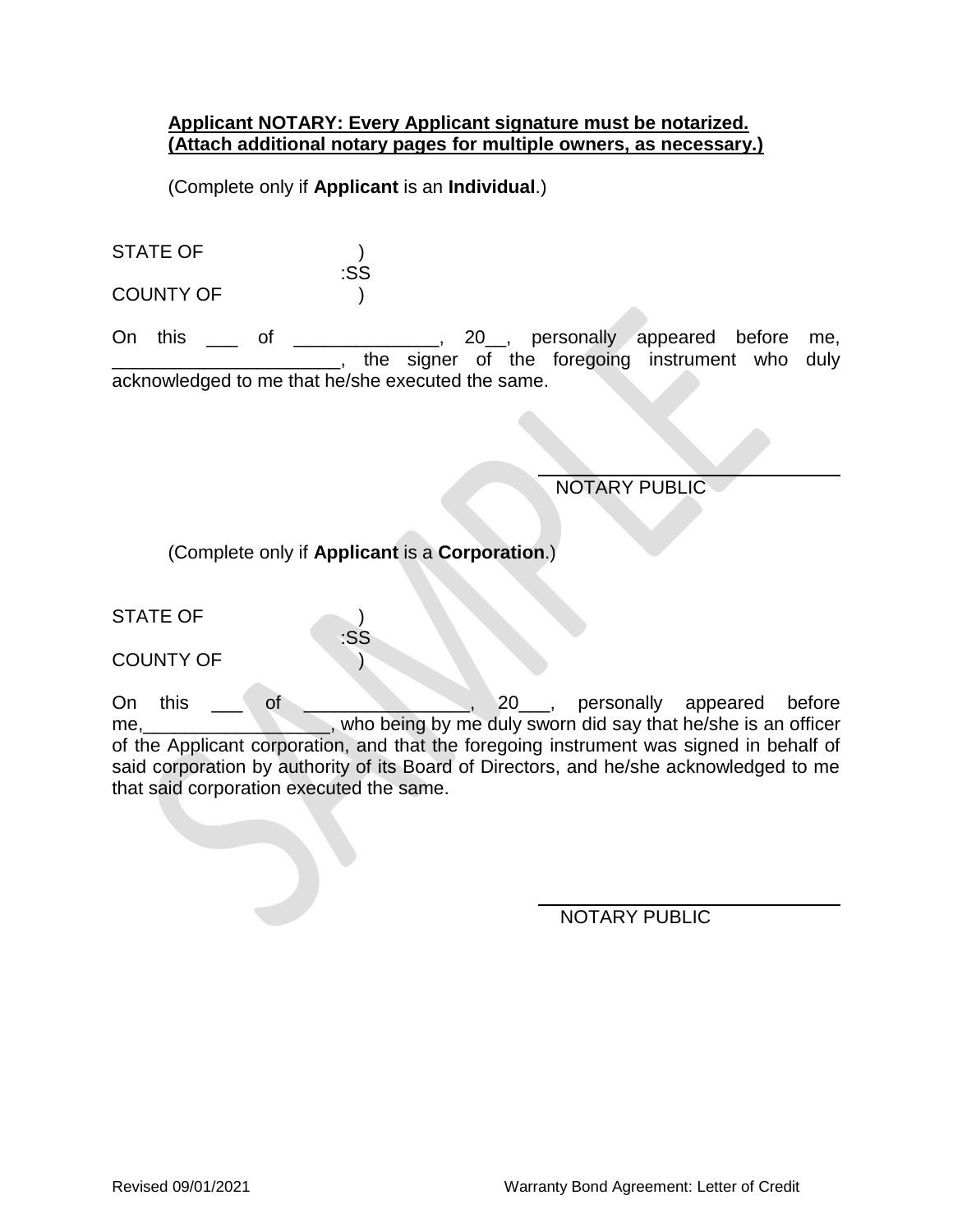#### (Complete only if **Applicant** is a **Partnership**.)

:SS

STATE OF ) COUNTY OF )

On this \_\_\_ day \_\_\_\_\_\_\_\_\_\_\_\_\_\_\_, 20\_\_\_, personally appeared before me, who being by me duly sworn did say that he/she/they is/are an officer of the Applicant partnership, and that the foregoing instrument was duly authorized by the partnership at a lawful meeting held or by authority of its bylaws and signed in behalf of said partnership.

NOTARY PUBLIC

(Complete only if **Applicant** is a **Limited Liability Company**.)

:SS

STATE OF )

COUNTY OF )

On this \_\_\_ day \_\_\_\_\_\_\_\_\_\_\_\_\_, 20\_\_, personally appeared before me, \_\_\_\_\_\_\_\_\_\_\_\_\_\_\_, who being by me duly sworn did say that he/she is an officer of the Applicant limited liability company and that, by authority of its members or its articles of organization, he/she acknowledged to me that said limited liability company executed the same.

 $\overline{a}$ 

NOTARY PUBLIC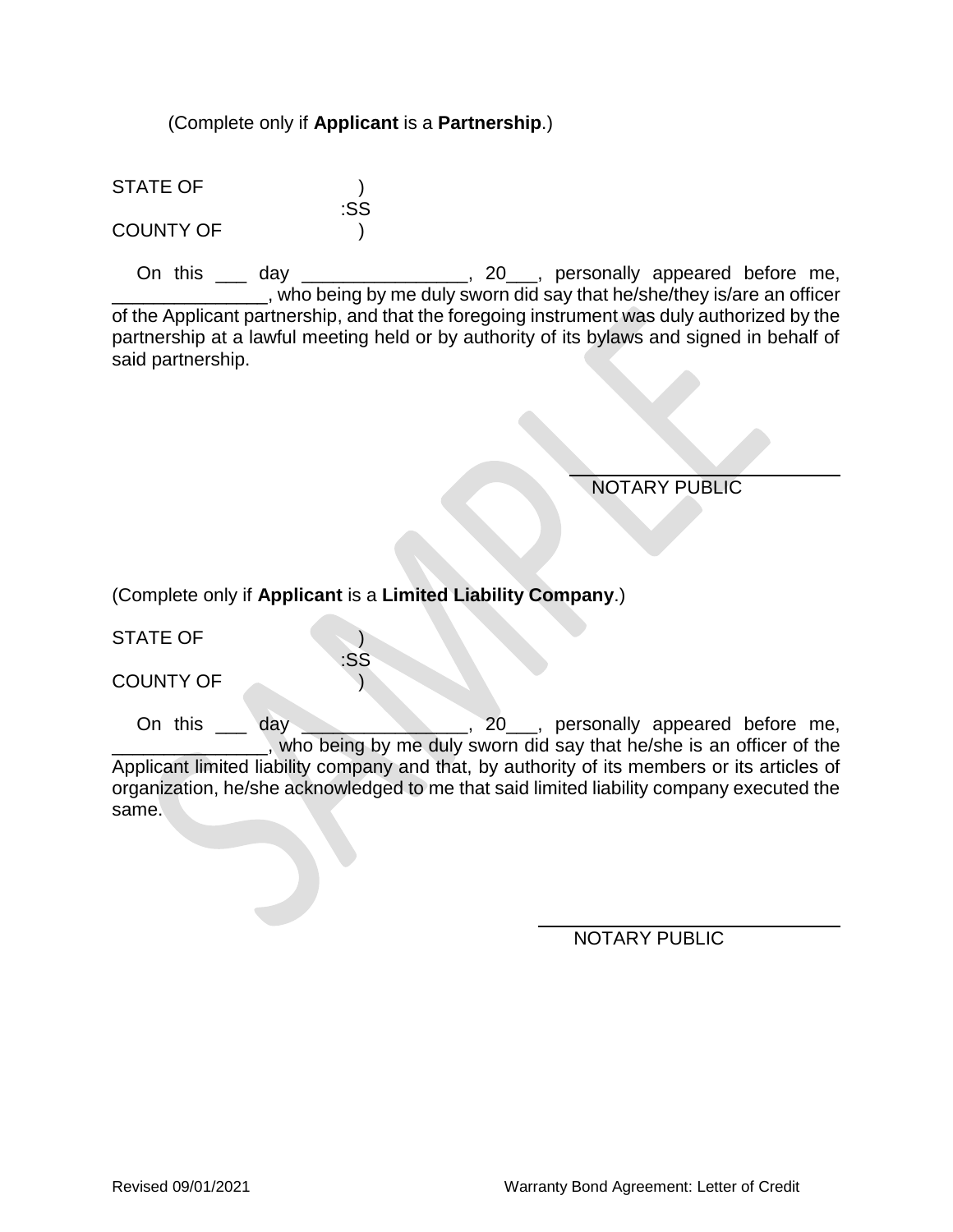# Exhibit A

# Tooele City Fee Calculation Sheet with Improvements construction estimate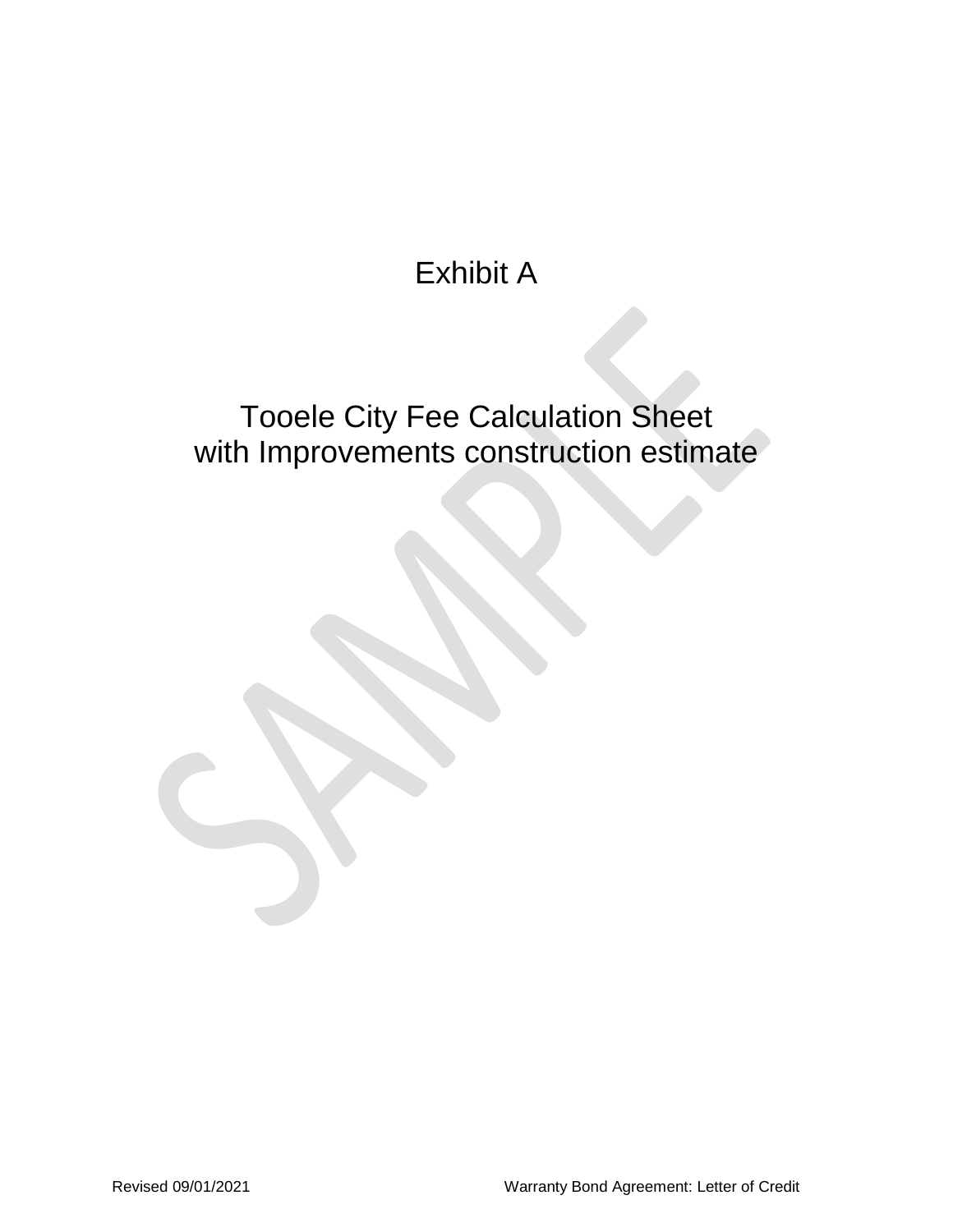# Exhibit B

## Project construction drawings Project approval documents Other Project-related documents and data

(attached only by reference)